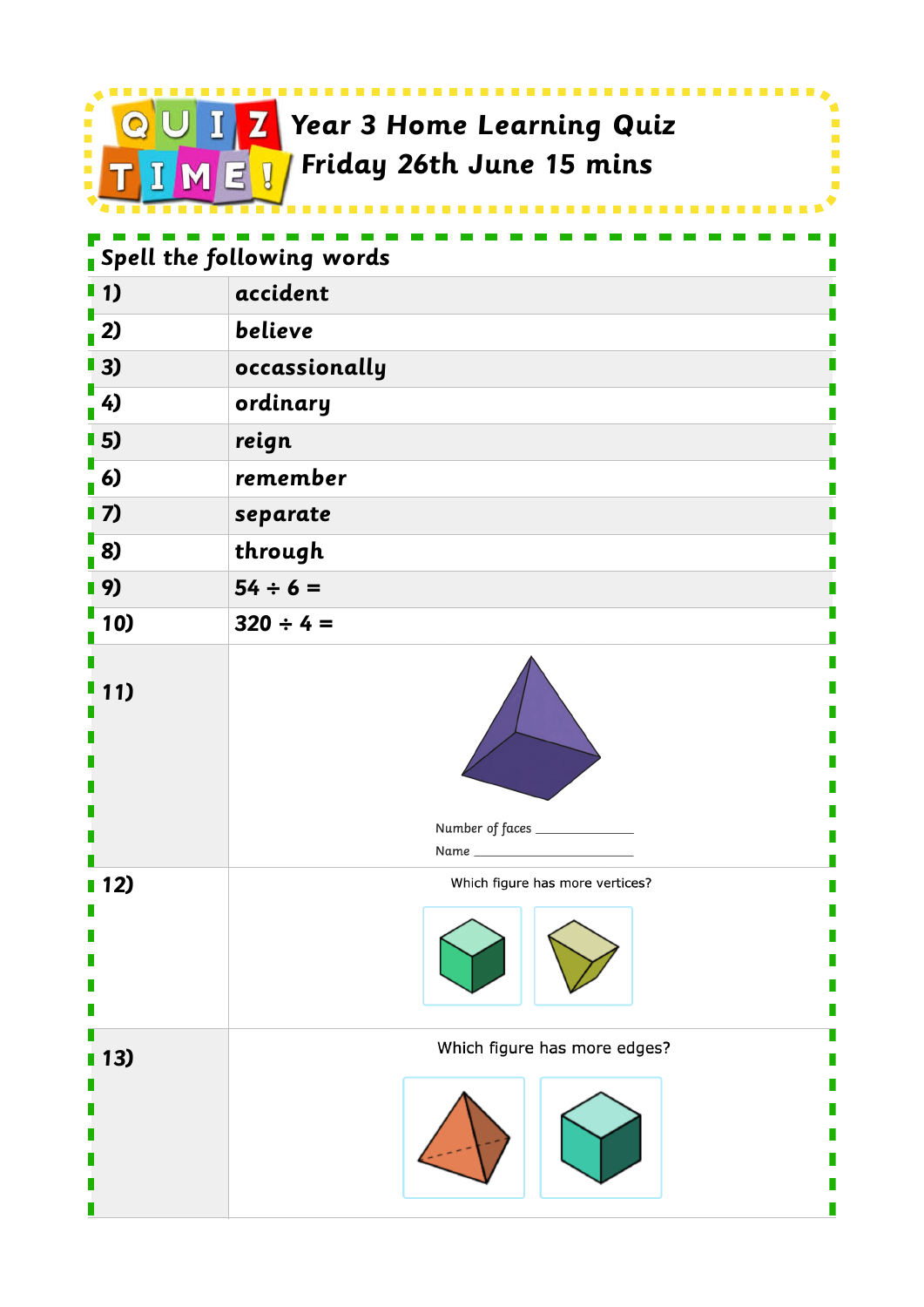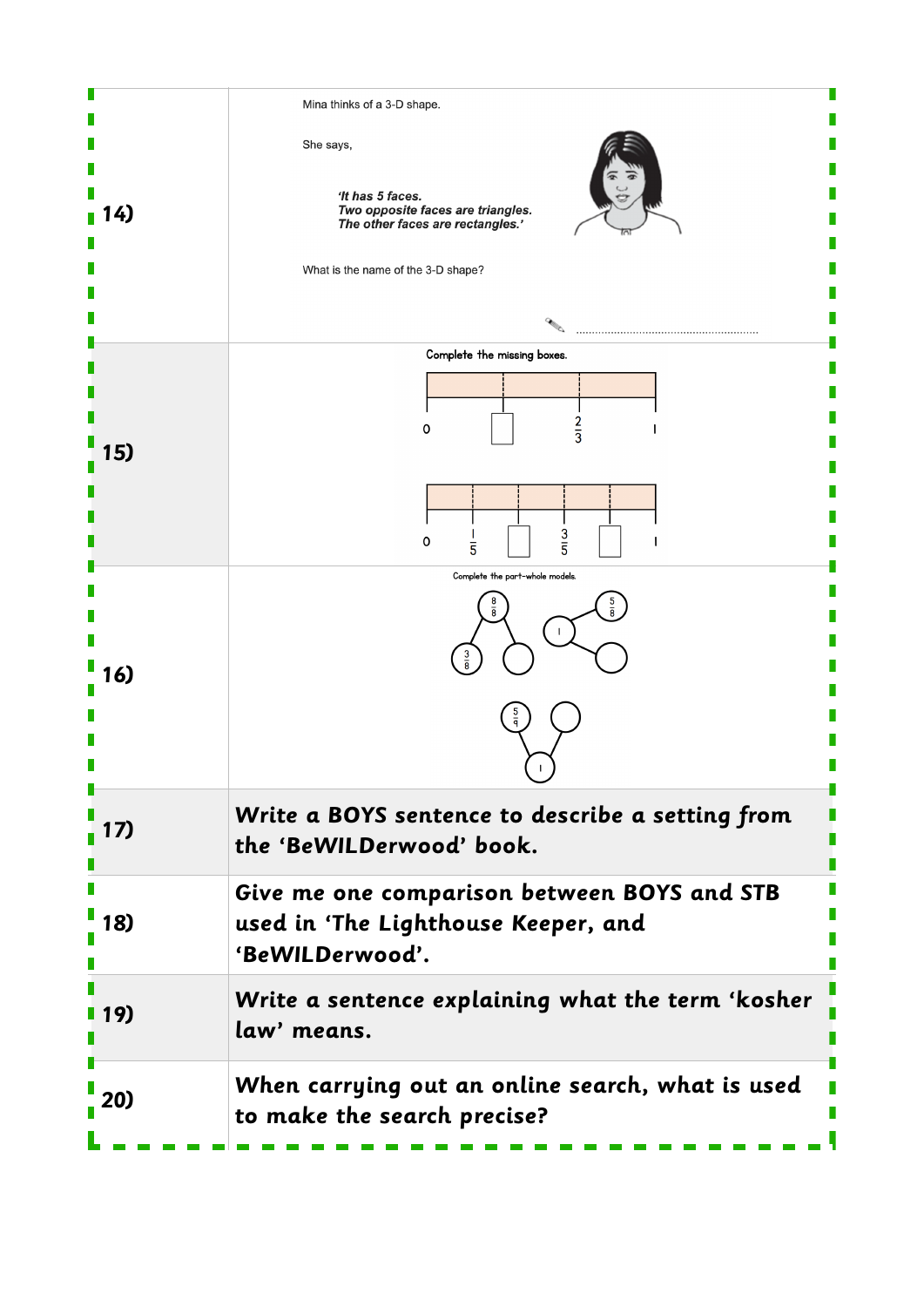

| $1) - 8$ ) -<br><b>spellings</b> | Please refer to the questions section of the quiz.                         |
|----------------------------------|----------------------------------------------------------------------------|
| 9)                               | $54 \div 6 = 9$                                                            |
| 10)                              | $320 \div 4 = 80$                                                          |
| 11)                              | $\overline{\mathbf{5}}$<br>Number of faces __<br>Name Square-based pyramid |
| 12)                              | Which figure has more vertices?                                            |
| 13)                              | Which figure has more edges?                                               |